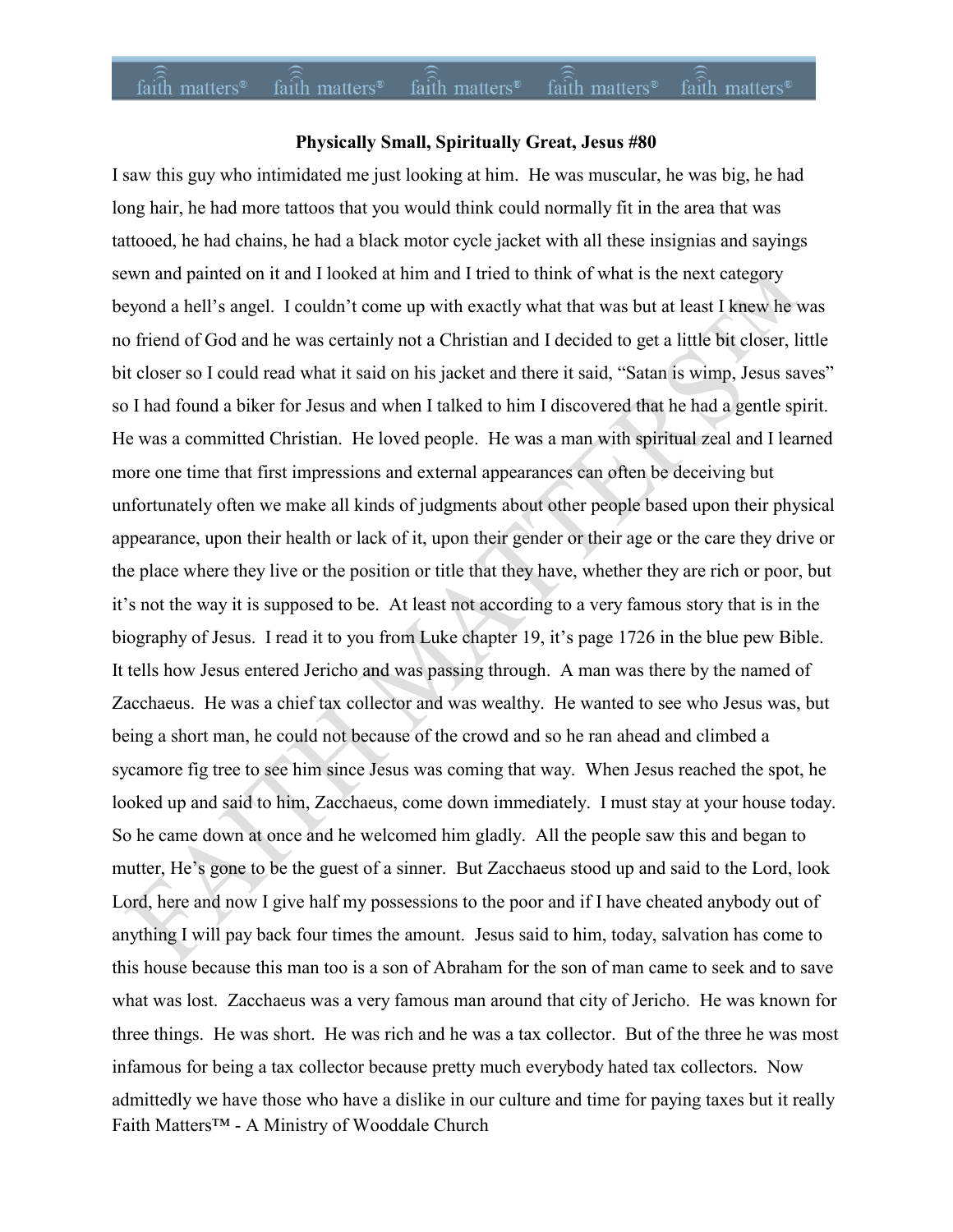Faith Matters™ - A Ministry of Wooddale Church is a stretch to find any kind of a parallel. In those days tax collectors got their contracts by bidding with the Roman government to see how much they could collect and pay to the Roman coffers. They also were authorized to collect as much as they could and to keep the difference between their contracted amounts and the monies that were received and they had the full authority of the Roman government and the Roman army to collect whatever taxes they imposed. The result was that tax collectors, as a general class, became ugly in the way they treated people. They would take money from the poorest of the poor, the little that had for food. They would take away their homes. They would put them in debtor's prison. They would have them beaten. Sometimes they'd take their children and have them sold into slavery. They were, again, the worst of the worst and often became quite wealthy. They accumulated enough money in an otherwise very poor time and place to have their own homes, to have fine clothes and servants and plenty of food and good food at that. Zacchaeus was a chief tax collector. That meant that he not only profited from what he collected but also from others and he was at the apex of a pyramid tax-collecting system that was very lucrative. He was wealthy and then, like now, pretty much everyone welcomes wealth. It isn't just the money. It's the security. It's what the money can do and buy. It's the self confidence, the respect, the comfort that comes from having lots of money and society has always been and is now just fascinated with celebrity and with wealth. We have special TV programs about the rich and the famous. We buy tickets to see mansions in order to be able to tour through them and pretty much everybody wants to be a millionaire, if not a billionaire. Now, all that being the case, we still say that we know that money doesn't buy happiness and we admit that some of the riches people we know of are the most messed up people that we know of. Zacchaeus was a chief tax collector and was wealthy but was not content. So the power, the position and the money had not done for him all that he had hoped for because contentment is different. It is a peace that is on the inside. It is a satisfaction that somehow aligned what we have and what we want so that there is a convergence of the two. Those who are not content would see just about anything to get contentment and those who are truly content would not give it up at any price. My guess is that if you are content and I ask you, whether you answer me honestly or not, the truth is you know, we all know, whether we're content and if we're not content, we know that as well. We all want to be satisfied. We want this peace, this joy, this happiness, that settles inside of us and then helps us to understand and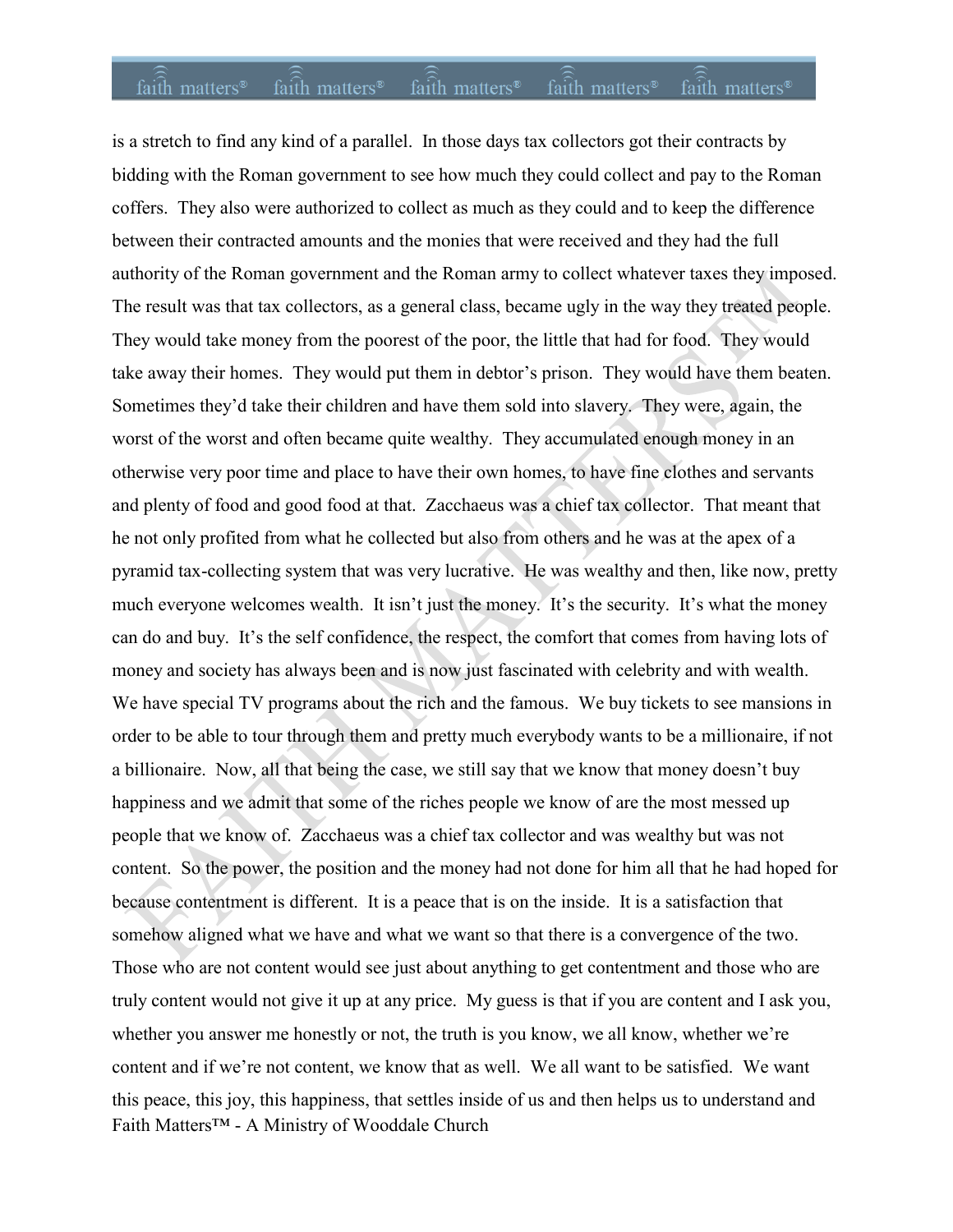Faith Matters™ - A Ministry of Wooddale Church relate to everything that happens on the outside. Zacchaeus wanted that. He wanted more and when he heard that Jesus of Nazareth was coming to his town of Jericho he hoped that this marvelous rabbi, this famous miracle worker would somehow do for him what allegedly he had done for others and that was fill in this missing peace in his soul and in his life. Zacchaeus wanted to see who Jesus was but being a short man he could not because of the crowd. Now I know on first reading what that says is that because he was short in stature if he got compressed into a crowd he wouldn't be able to see beyond the shoulders and heads of all those who were around him and he would miss visual contact with Jesus and I am sure that was the case. But I suspect there was something more. Zacchaeus was known to probably everyone in Jericho because tax collectors, by the nature of their employment, have to have direct contact with the people from whom they collect the taxes. It was a dangerous thing for him to go into a crowd because there were a lot of people who wanted to shove him and push him, kick him in the shins or knife him in the back. It would be a dangerous risk that he would be pushed down and them trampled and no one would be held responsible. My guess is that he often avoided crowds for these very reasons. But he wanted to see Jesus. So he decided that he would do whatever he had to do in order to see Jesus of Nazareth and so he ran ahead and climbed a sycamore fig tree to see him since Jesus was coming that way. What he did was assess the situation, calculate the route that Jesus would take, estimate the amount of time, go far ahead so he wouldn't have to deal with the crowd, found a large tree with big branches that extended out, climbed up the tree and positioned himself so that he wouldn't have to have the risk, he wouldn't have to have impaired sight line, he'd be able to see Jesus. Now, if you can picture him there, picture a man who was despised for his occupation, who was mocked because of his short stature and who was envied because of his wealth and inside of him was a heart for God. Isn't that surprising? Isn't that kind of amazing? Here was someone who was willing to do anything to connect with Jesus. I know people like that. Not terribly long ago we had an interesting thing that happened right here in this building, out in the hallway. On a Sunday morning a man who to the best of my understanding had never been to a Christian church or church building before in his life, from another major world religion background. I don't know that he had a car. I don't even know how he got here. He came in. Never came to a service, just stood out in the hallway and a few Wooddalers stopped and asked if they could help him and he had seen the cross on the top of the building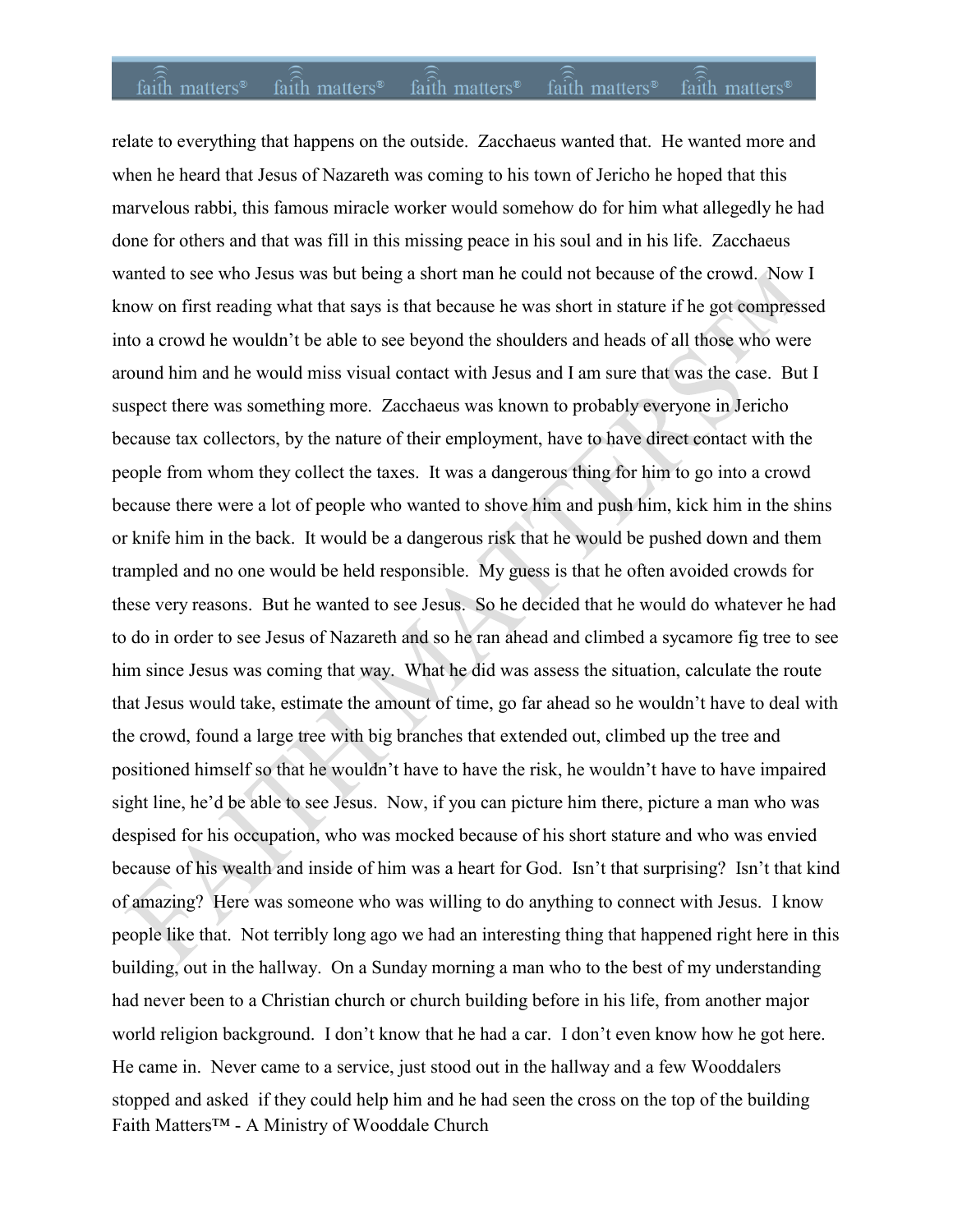Faith Matters™ - A Ministry of Wooddale Church and he said, I'm looking for God. Here's a guy who was willing to cross religious and cultural and geographical and physical barriers to get God. I heard a report this past week from Senegal where just recently in this majority Muslim country, forty former Muslims were publicly baptized as Christians. Or another report also this past week in one of the most fanatical Muslim centers of Indonesia, which is the highest population Muslim country in the world, were baptized young adults in a pool in the middle of the town and I think to myself, do they know what they're doing? Don't they realize they could lose their job, they could alienate their families, they might be beaten, they might even be killed for that type of a religious conversation and to do it so publicly and what I am getting is that they are saying, so what? If you get God what difference does it make? Not that these things are unimportant but He is most important. Like Zacchaeus willing to do whatever he needed to do to connect to God and that's the way I want to be. And that's the way I want to be. As the deal, the quest, for my heart and for yours. That more important than money or position or power or what anybody else thinks is knowing the true satisfaction and real contentment in life that comes from Jesus Christ and nothing else. So there he was in the tree. And I can kind of picture him and I can almost hear his heart pounding as on the distant horizon he see what appear to be a crowd of tiny little people coming his way and the crowd and the people grow larger in his sight until he starts to hear the sound. It's the mixture of one man talking and then some laughter and then some applause and then some murmuring and whispers and question and the dialogue is taking place and they come closer and closer and closer in a quest that if finally coming true for, for Zacchaeus. When Jesus reached the spot he looked up and he said to him, Zacchaeus come down immediately. I must stay at your home today and so he came down at once and he welcomed him gladly. Doesn't that sound to you as if Jesus expected him to be there? And why else would he have looked up in the tree. Now this past week, based on this story, I did an admittedly unscientific study. I watched people walking past trees and probably it was a skewed sample and I know it was large enough and it wasn't all these things but at least none of the people that I saw looked up for anybody in a tree so that is at least an indication to me that this is a somewhat unusual thing to do and trying to balance it and make it more scientific I walked by twelve trees and looked up myself and found no one, no one in any of the trees so I conclude that for Jesus to look up in the tree he expected that he was going to be there. And I will also explain to you that part of my expectation is the fact that he knew his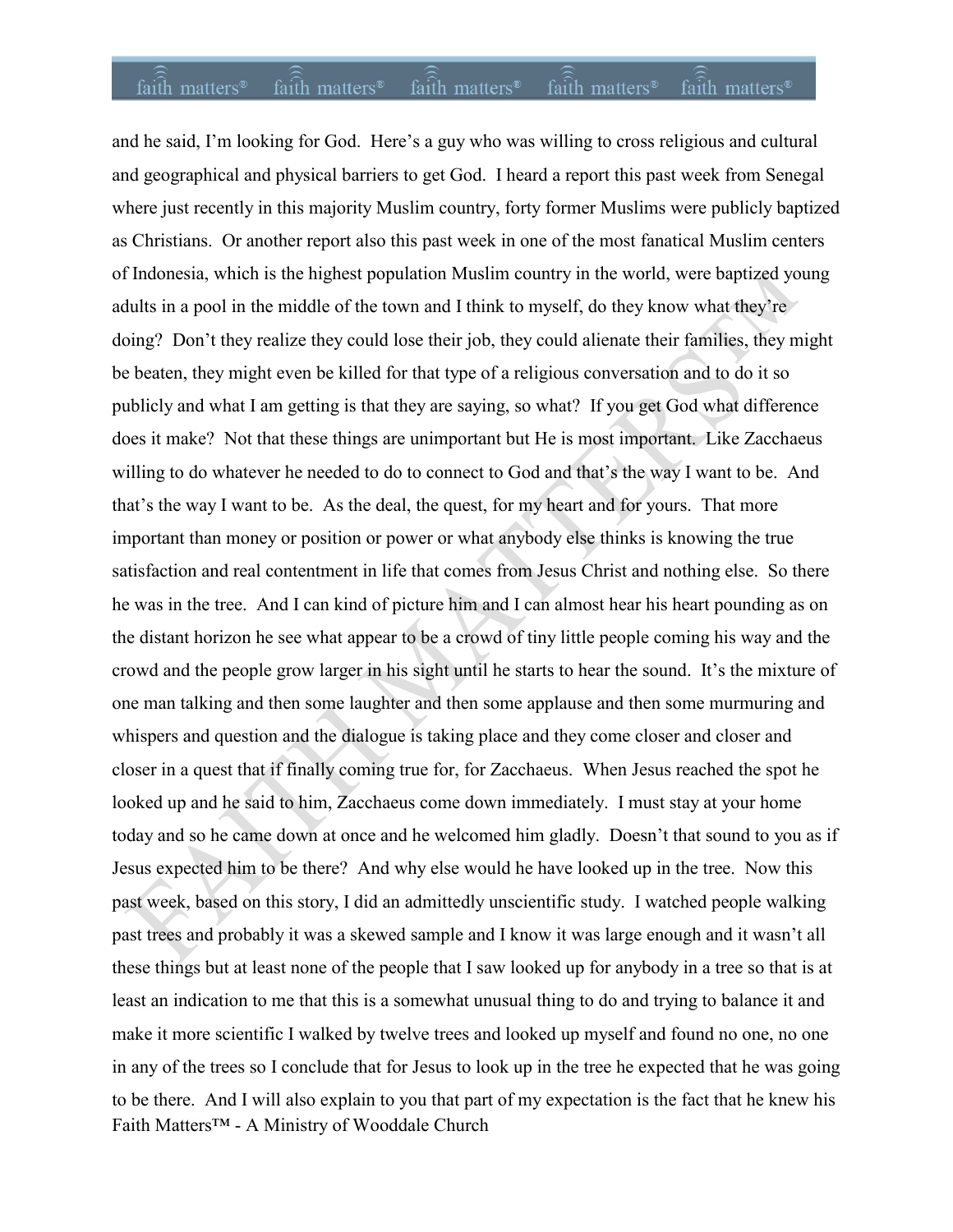Faith Matters™ - A Ministry of Wooddale Church name. He called him by name. Now obviously they hadn't met or Zacchaeus wouldn't be up in the tree trying to see him if they had met before and he knew exactly what to say, come down, I want to come to your house today and I would also guess that he anticipated what would be the answer so what's going on here. Zacchaeus thought that he was seeking Jesus but the truth is that Jesus was seeking Zacchaeus. Zacchaeus wanted to see Jesus but it sure sounds as if Jesus wanted to see him. Zacchaeus wanted to meet Jesus. Jesus wanted to go to his house. Zacchaeus wanted a change in his life. Jesus wanted to change him. So whose first here? Where is the initiative? Who chose whom. There has been a debate among Christians for generations about how a person becomes a Christian and there are those who open their Bibles and read the words believe on the Lord Jesus Christ and you will be saved and they say, the way it works is that God presents his gospel through Jesus Christ and you come to him and admit that you are a sinner, accept Jesus Christ as Savior and Lord, and when you have made that decision, when you have taken that initiative toward God, then you become a Christian but you flip the pages of the Bible and there you read that God chose us before the foundation of the earth, that God knew us by name, that he was the pursuer, the hound of heaven, the one who desired for us to become Christians before we ever heard the name of Jesus Christ. So which is it? Suppose there's a large room and a party is going on and there are about a hundred people that are there and this woman is in conversation with some of her friends and she looks across the room and she sees this guy who just grabs her attention and it's almost as if everyone else in the room is out of focus and she can see him across the crowd and she's enamored by him. She stares, she watches his every gesture and movement. She tries to read his lips to understand what he's talking about. She tries to see his left hand to see if he has a wedding ring that he's wearing there. And then she turns to her friend and she says, see that guy over there in the yellow shirt, I'm going to marry him. And a few minutes later, maybe fifteen minutes later, this guy makes his way through the crowd, walks over, introduces himself to her and asks her out on a date. That's the first of several dates and on the third date he says to her, I know we haven't known each other very long, but I just need to tell you. I love you and I want to marry you. I'm going to marry you. And she says, I know, I know. And he says, what do you mean I know and she says I decided that a long time ago. A long time ago? Yep, before we even met. Before we even met I decided I was going to marry you. So which is it? Did she decide to marry him or did he decide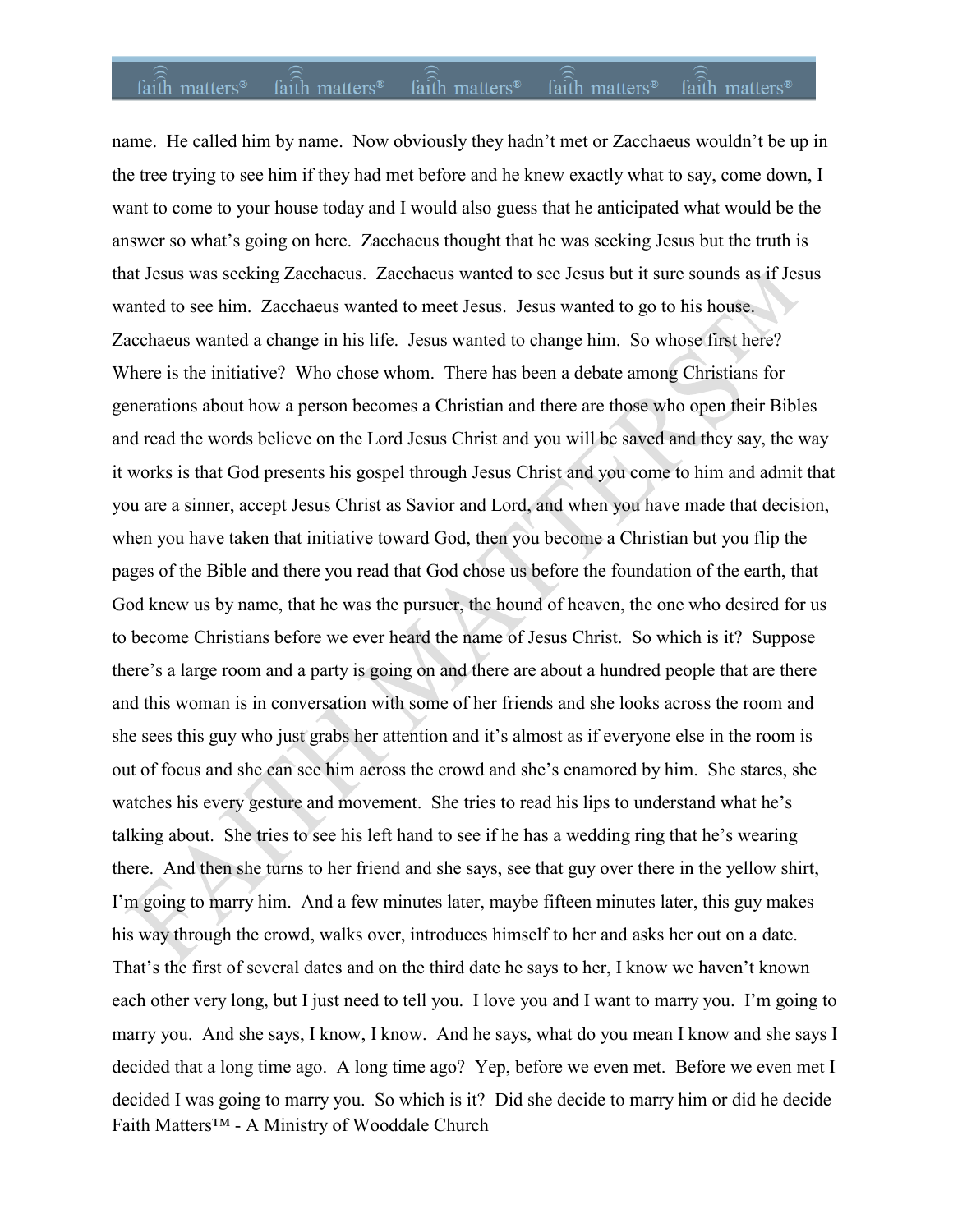Faith Matters™ - A Ministry of Wooddale Church to marry her. Did she choose him or was it the other way around and the answer is yes. The answer is yes and so it is that God chooses us, that we choose Jesus Christ. The words of Ephesians1, vs. 4 and 5, God chose us in him before the creation of the world to be holy and blameless in his sight. In love he predestined us to be adopted as his sons through Jesus Christ and in accordance with the pleasure of his will. God chose us. We chose God. Jesus chose Zacchaeus. Zacchaeus chose Jesus Christ. When Jesus looked up and when their eyes made contact Jesus didn't see a short guy. He looked up to see this man, this man whom he did not see as a greedy thief. He saw him as a man of compassion and generosity. He didn't see someone who took advantage of other people. He saw someone who was concerned about their poverty and their need and would take action to remedy their problems. Jesus looked up and he didn't see a man to hate. He saw a man whom he loved. He didn't see a man to avoid. He saw a man to whose home he wanted to go. Because that's the way Jesus is. He sees all the promise and all the potential. He has a dream of what a person can be when transformed by the supernatural power of God and it's the same way with us. Hey, we all know how the system works. We see ourselves largely through the eyes of other people. That's why we wear makeup, that's why we're concerned about our hair and our clothes and our weight and the titles that we have. That's why we position ourselves continually so that we can impress other people and get their favor and make them look good. We are constantly at that and it is a frustrating position to be in to have to live life always constantly trying to measure up to the expectations of other people, fearing that people see the worst, that they hold against us mistakes and things that we did years and years ago and that they will never forgive and see us in another way and then Jesus sees us not that way but the way we can be and the way we should be. All the promise and all the potential. Now what I'd like to say to you is, see yourself in the mirror of the eyes of Jesus Christ. But I'm not sure that can be done. I'm not sure in our wildest imagination we can see ourselves in the spectacular and hopeful and promising way that Jesus sees us. I don't think we're that smart. I don't think we're that creative. I don't think our imagination can go that far and so instead what we need to do is what Zacchaeus did and that is when Jesus calls us by name, when he invites himself into our lives and into our homes, to simply say yes and then begin to experience the breathtaking transformation to the fulfillment of the dreams of God and all Jesus envisions for us to be. When Jesus asked to come to Zacchaeus' home and into his life, this chief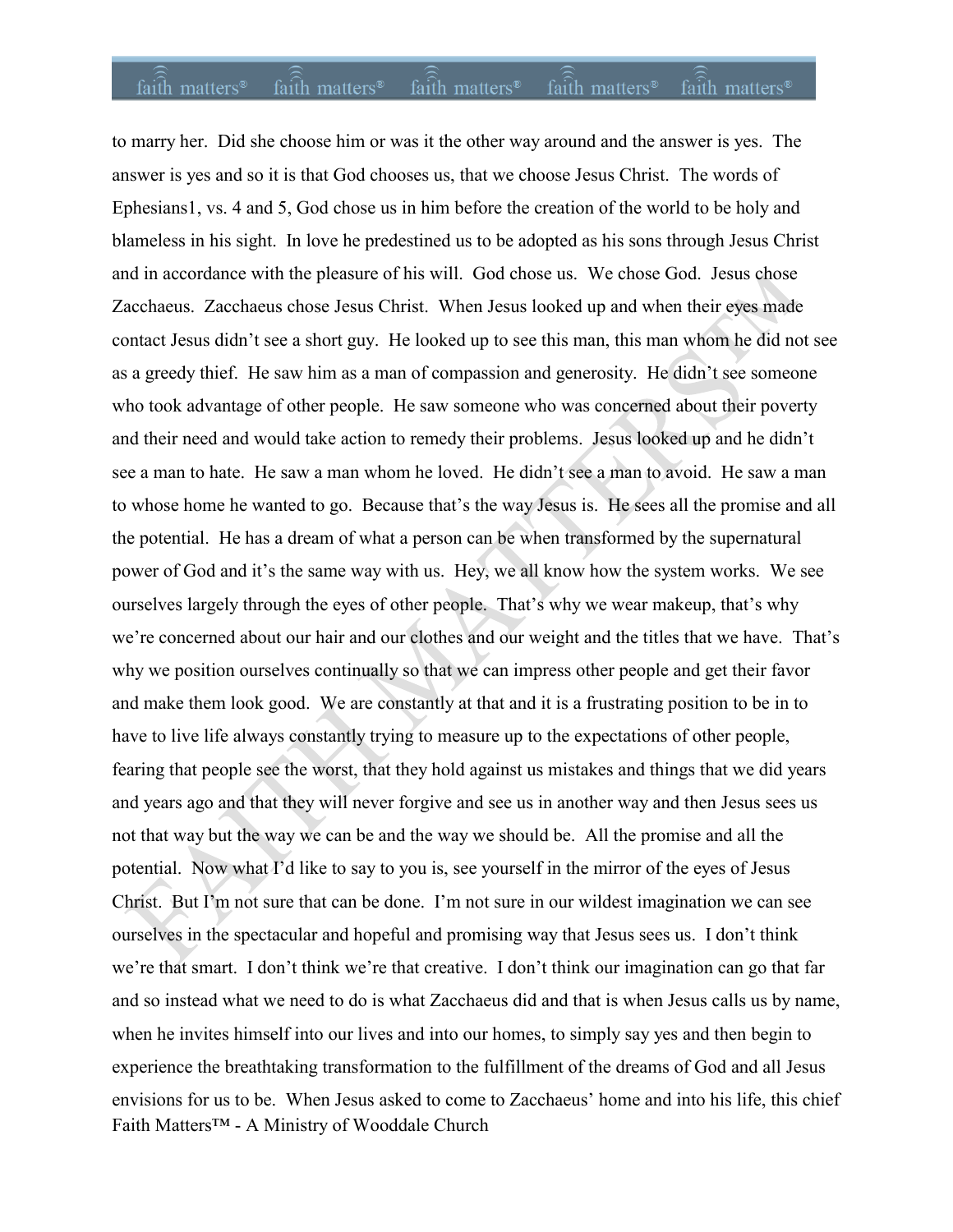Faith Matters™ - A Ministry of Wooddale Church tax collector of Jericho said yes immediately said yes. Zacchaeus came down at once and welcomed Jesus gladly. Now all this is going on but you know the rest of the crowd, that's not what they saw. All the people saw this and began to mutter, he's gone to be the guest of a sinner. They could not imagine Zacchaeus to be anything other than what they had always concluded him to be but a total transformation whether they could see it or not was taking place in Zacchaeus life. Zacchaeus stood up and said, Look Lord, here and now I give half of my possessions to the poor and if I have cheated anybody out of anything I will pay back four times the amount. Let me just say that if he had been convicted in a court of law, under the laws of the land at that time, he would not have had to pay back anything near what he chose to pay back. He became astonishingly generous and Jesus said to him, today salvation has come to this house because this man too is a son of Abraham for the Son of Man came to seek and to save what was lost. I'll tell you what I find absolutely intriguing and that is that Zacchaeus was changed in the area of his life that would appear to be least likely to change and that was money. You see if we got a little piece of our lives that are kind of out of whack and we read a book or take a seminar and change then we feel really great because we're able to fix some piece of our lives and people say, aren't you disciplined, wow I'm impressed but when you have an area of your life that is totally out of line from what it's supposed to be, it's, you're a greedy rather than a generous person, that you are perverse sexually, that you are abusive in relationships, that you are profane in speech, that you, whatever it may, when the least likely area of life is radically transformed, that's no book, that's no seminar, that's not some measure of self discipline, that is the powerful transformation that comes from God. That's what happened in the life of this man. Money was the last place you would expect him to change. For us today it could be any area. If it's money, I will tell you very candidly, that some people they live for themselves. They are not generous, they don't care about anybody else and when the transformation takes place you can do a self test and that is just read the log of your checkbook and see how Jesus Christ changes the priorities. Zacchaeus became a generous man. He became content. He became a Christian. He was changed by Jesus from the inside out. Now what I would like to do is explain to you exactly the mechanics of how that transformation takes place but I can't. It's a mystery. I can observe it. I can document it but I can't explain it. We're talking here something spiritual, something amazing, something supernatural, a totally different God-given perspective on life. I had an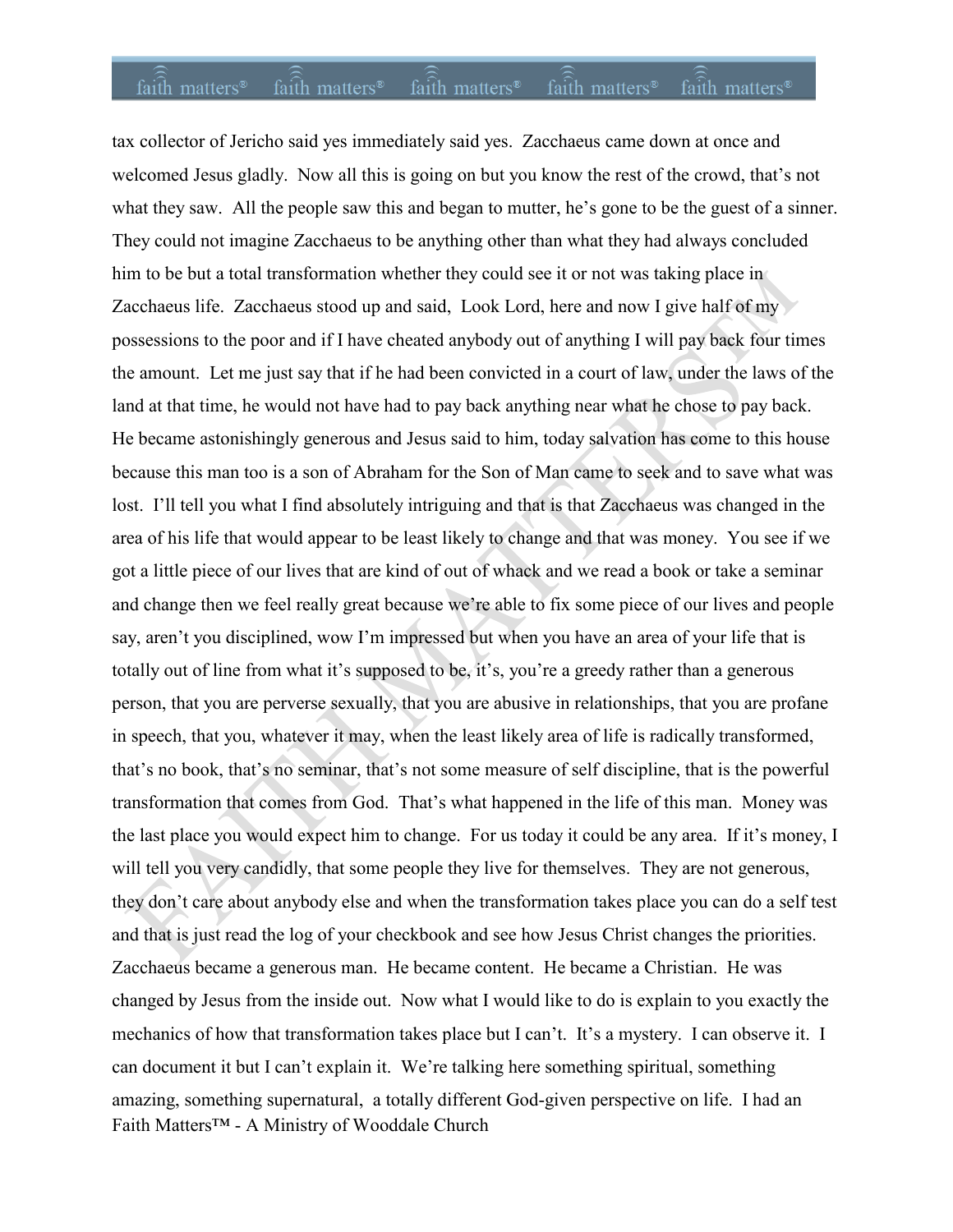Faith Matters™ - A Ministry of Wooddale Church experience this past week, a double encounter with blindness in less than an hour. I was in a restaurant and they had the Today show on television and Katie Curic and Matt Lowry were interviewing a man who was fiftyish, who had been blind most, if not all, of his life and had suddenly gotten his eye sight. And they also interviewed an opthamologist and medical school professor, all these people who had no explanation. They couldn't explain how this man who had been blind was able to see and apparently they had talked to him off camera before the interview and discovered his Christian faith and so it was the interviewers who brought this into the discussion. And they were the ones who said that he would not count this to be a miracle although he would credit God for the change that had taken place in his life. In the course of conversation he said something that just caught my attention. He said, you know I'm not going to take this for granted and I'm grateful. However, I realize that my sight can go and disappear as quickly as it came and that's okay, that's okay, that he would trust God to make that decision for him. About forty-five minutes later I walked into an office building. I was going by the receptionist's desk and I said, hi, how's it going? And she said, I'm going blind and I can't say well I'm having a hard day too and sort of. Obviously this required a longer conversation. So I walked over to the counter in front of her and I said, you know, you want to talk about it and she said, just rapidly I'm losing my eye sight. She said, I'm not going to be able to drive, I'm going to lose my job, I don't know what I am going to do. She said, I've been to several doctors. I have an appointment with a specialist this afternoon but every indication is that there is nothing they can do. I'm going to go blind. And as she talked on it was later in that conversation that she said, you know, I'm fine with this. I've just have totally trusted God with this and I'm just grateful for all the years of my life that I've had the sight that I've had. Now here in an hour I heard the story of someone who was blind, able to see and someone able to see who was going blind and the common denominator was that they had a contentment from Jesus Christ in these astonishing opposite circumstances. I don't think there is a human explanation for that. That is spectacular. That is supernatural. That's what happened with Zacchaeus. Jesus changed him, gave him a contentment that no money or position or power could ever possibly give him and Jesus concludes this story with a self explanation, saying, the Son of Man came to seek and to save what was lost. The word that Jesus uses here for lost mean that something has been put in the wrong place. You know how at home you have a place for your keys. Always the same place